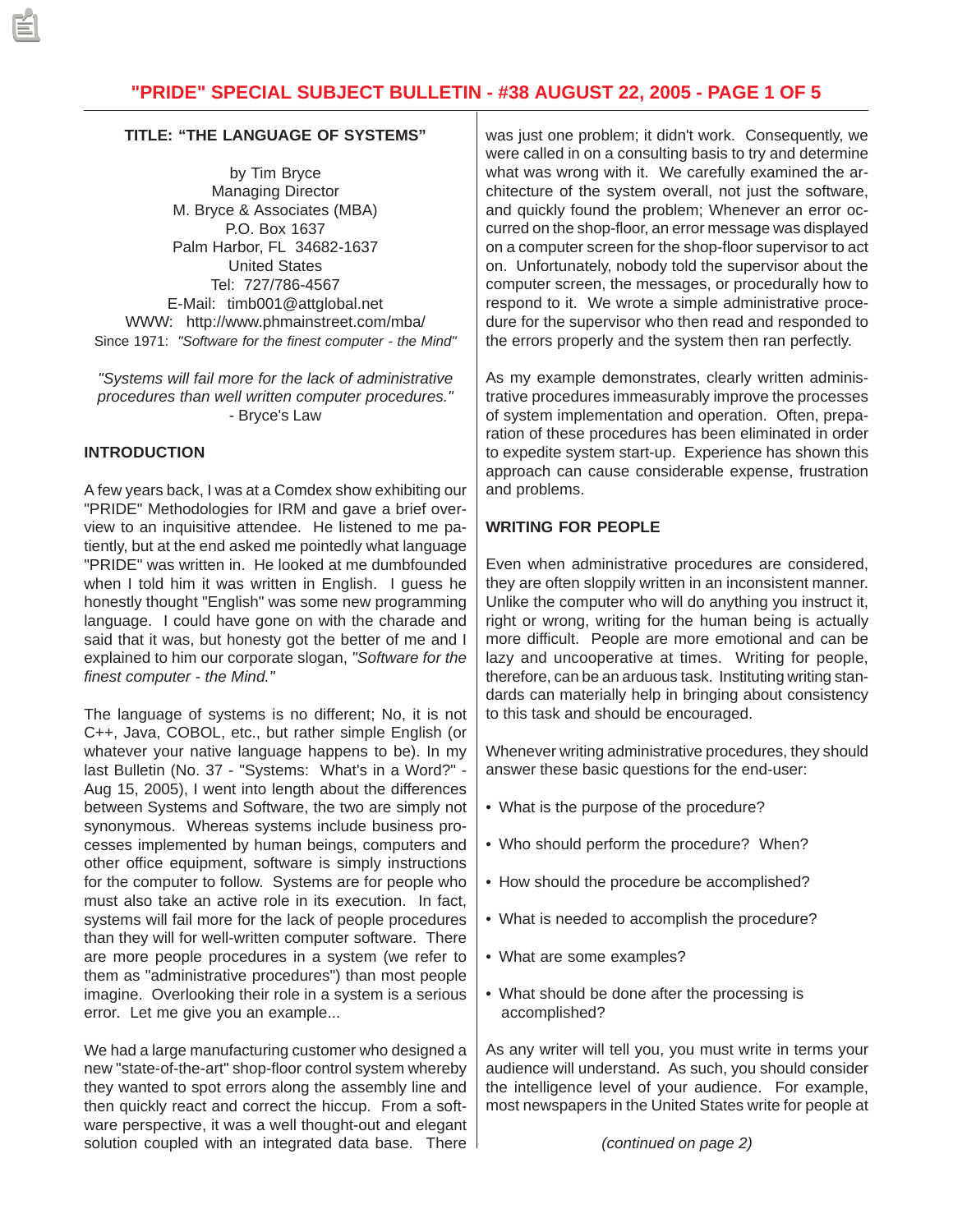# **"PRIDE" SPECIAL SUBJECT BULLETIN - #38 AUGUST 22, 2005 - PAGE 2 OF 5**

| (continued from page 1)                                                                                                                                                                                                                      |                                                                                                                        |                      | <b>Discuss</b><br><b>Distribute</b>                                                                                                                                                                                                | <b>Notify</b><br>Obtain                        | Verify<br>Write                                        |  |
|----------------------------------------------------------------------------------------------------------------------------------------------------------------------------------------------------------------------------------------------|------------------------------------------------------------------------------------------------------------------------|----------------------|------------------------------------------------------------------------------------------------------------------------------------------------------------------------------------------------------------------------------------|------------------------------------------------|--------------------------------------------------------|--|
| the 6th grade level. You may possess a sophisticated<br>vocabulary, but does your audience? When it comes to<br>writing administrative procedures, write so your audience<br>can understand the instructions and implement accord-<br>ingly. |                                                                                                                        |                      | Enter                                                                                                                                                                                                                              | Order                                          |                                                        |  |
|                                                                                                                                                                                                                                              |                                                                                                                        |                      | • DO NOT begin the first sentence of the operational<br>step with a conditional clause, such as "if," "when" or<br>"should." Begin the sentence with "compare" or "evalu-<br>ate" as a verb, followed by sub-clauses; for example: |                                                |                                                        |  |
| <b>PLAYSCRIPT</b>                                                                                                                                                                                                                            |                                                                                                                        |                      |                                                                                                                                                                                                                                    |                                                |                                                        |  |
| One of the most effective techniques for the preparation                                                                                                                                                                                     |                                                                                                                        |                      | COMPARE THE VALUE OF DD-1 TO DD-2:                                                                                                                                                                                                 |                                                |                                                        |  |
|                                                                                                                                                                                                                                              | of procedures, is the "Playscript" technique as developed                                                              |                      |                                                                                                                                                                                                                                    | A. IF DD-1 IS GREATER THAN DD-2, GO TO STEP 4. |                                                        |  |
| by Leslie H. Matthies, the legendary "Dean of Systems."<br>There are basically three parts to a Playscript procedure:                                                                                                                        |                                                                                                                        |                      | B. IF DD-2 IS GREATER THAN DD-1, GO TO STEP 16.                                                                                                                                                                                    |                                                |                                                        |  |
| 1. PURPOSE SECTION - Containing the Business Pur-<br>pose of the procedure.                                                                                                                                                                  |                                                                                                                        |                      | • To make the narrative more understandable to the<br>reader, minimize the number of references to outside<br>narratives.                                                                                                          |                                                |                                                        |  |
|                                                                                                                                                                                                                                              | 2. SETUP SECTION - Listing all of the inputs, outputs,<br>and files that will be used during the execution of the      |                      | • Avoid colloquial expressions (jargon-e-z-e).                                                                                                                                                                                     |                                                |                                                        |  |
| procedure.                                                                                                                                                                                                                                   |                                                                                                                        |                      |                                                                                                                                                                                                                                    |                                                |                                                        |  |
| 3. OPERATION SECTION - Listing all of the instruc-<br>tions required to perform the procedure. Each operation<br>is described using action verbs and nouns. Use the fol-                                                                     |                                                                                                                        |                      | • Use present tense. Avoid future tense (using "shall" or<br>"will") unless you are actually referring to a future event,<br>or you want to make a strong promise or threat.                                                       |                                                |                                                        |  |
| lowing guidelines when preparing the instructions:                                                                                                                                                                                           |                                                                                                                        |                      | cost/benefit analysis.                                                                                                                                                                                                             |                                                | Incorrect: Systems Engineering will then prepare a     |  |
|                                                                                                                                                                                                                                              | • Avoid needless complexity in word choice and<br>sentence structure. Express an idea in the simplest<br>possible way. |                      | Correct: Systems Engineering next prepares a cost/<br>benefit analysis.                                                                                                                                                            |                                                |                                                        |  |
|                                                                                                                                                                                                                                              | • Begin each Operation with a verb; samples include:                                                                   |                      | For example:                                                                                                                                                                                                                       |                                                | • Use functional titles rather than personal pronouns. |  |
| Accept                                                                                                                                                                                                                                       | Establish                                                                                                              | Perform              |                                                                                                                                                                                                                                    |                                                |                                                        |  |
| Analyze                                                                                                                                                                                                                                      | Estimate                                                                                                               | Place                |                                                                                                                                                                                                                                    | Systems Engineering vs. Systems Engineer       |                                                        |  |
| Assign<br>Assist                                                                                                                                                                                                                             | Evaluate<br>Execute                                                                                                    | Prepare<br>Print     |                                                                                                                                                                                                                                    | Project Management vs. Project Manager         |                                                        |  |
| Attach                                                                                                                                                                                                                                       | File                                                                                                                   | Process              |                                                                                                                                                                                                                                    |                                                | • Include references to numbered examples whenever     |  |
| Authorize                                                                                                                                                                                                                                    | Finish                                                                                                                 | Receive              | possible.                                                                                                                                                                                                                          |                                                |                                                        |  |
| <b>Begin</b>                                                                                                                                                                                                                                 | Forward                                                                                                                | Recommend            |                                                                                                                                                                                                                                    |                                                |                                                        |  |
| Check                                                                                                                                                                                                                                        | Gather                                                                                                                 | Record               |                                                                                                                                                                                                                                    |                                                | • Avoid Standard Operating Procedures (SOP); you can   |  |
| Change                                                                                                                                                                                                                                       | Get                                                                                                                    | Report               |                                                                                                                                                                                                                                    |                                                | make reference to them, but it is not necessary to go  |  |
| Compare                                                                                                                                                                                                                                      | Give                                                                                                                   | Retain               |                                                                                                                                                                                                                                    |                                                | into detail over a commonly accepted practice.         |  |
| Complete                                                                                                                                                                                                                                     | Identify                                                                                                               | Return               |                                                                                                                                                                                                                                    |                                                |                                                        |  |
| Conduct                                                                                                                                                                                                                                      | Indicate                                                                                                               | Review               |                                                                                                                                                                                                                                    | (see example on page 3)                        |                                                        |  |
| Correct                                                                                                                                                                                                                                      | Initial                                                                                                                | Schedule             |                                                                                                                                                                                                                                    |                                                |                                                        |  |
| Count                                                                                                                                                                                                                                        | Insert                                                                                                                 | Select               |                                                                                                                                                                                                                                    | (text continued on page 4)                     |                                                        |  |
| Create                                                                                                                                                                                                                                       | Install                                                                                                                | Sign                 |                                                                                                                                                                                                                                    |                                                |                                                        |  |
| Define<br>Delete                                                                                                                                                                                                                             | Interview<br>List                                                                                                      | Sort<br><b>Start</b> |                                                                                                                                                                                                                                    |                                                |                                                        |  |
| Describe                                                                                                                                                                                                                                     | Locate                                                                                                                 | <b>Store</b>         |                                                                                                                                                                                                                                    |                                                |                                                        |  |
| Design                                                                                                                                                                                                                                       | Log                                                                                                                    | Submit               |                                                                                                                                                                                                                                    |                                                |                                                        |  |
| Determine                                                                                                                                                                                                                                    | Maintain                                                                                                               | Survey               |                                                                                                                                                                                                                                    |                                                |                                                        |  |
| Develop                                                                                                                                                                                                                                      | Mark                                                                                                                   | Terminate            |                                                                                                                                                                                                                                    |                                                |                                                        |  |
| <b>Direct</b>                                                                                                                                                                                                                                | Move                                                                                                                   | Total                |                                                                                                                                                                                                                                    |                                                |                                                        |  |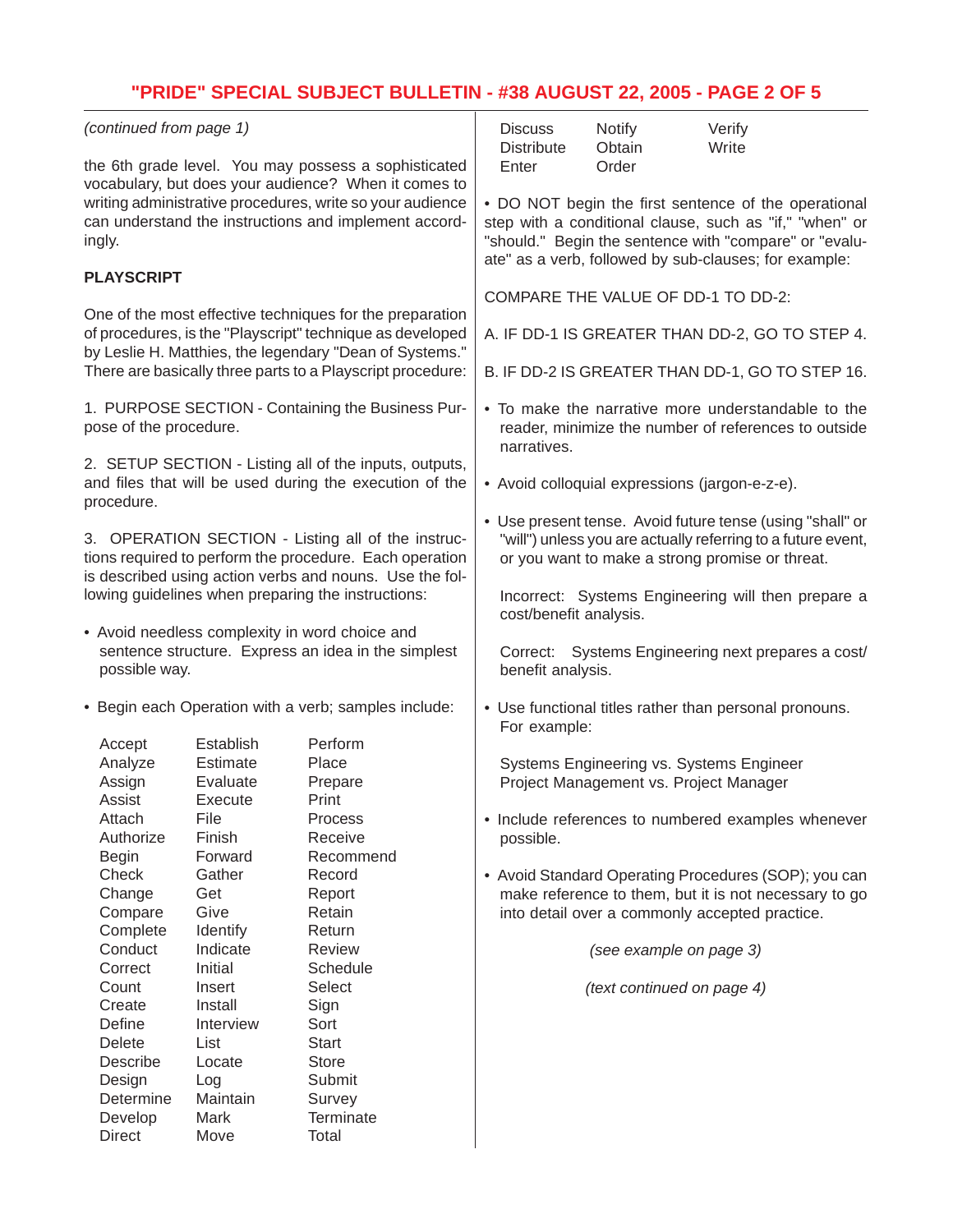### *EXAMPLE*

| OD-90162           | PLAYSCRIPT INSTRUCTIONS "PRIDE"-ISEM                                                                                                                                                                                                                                                 |                   |  |  |  |
|--------------------|--------------------------------------------------------------------------------------------------------------------------------------------------------------------------------------------------------------------------------------------------------------------------------------|-------------------|--|--|--|
| NOV 17, 2004       | RELEASE 1.2.0                                                                                                                                                                                                                                                                        | <b>PAGE 2.5.1</b> |  |  |  |
|                    |                                                                                                                                                                                                                                                                                      |                   |  |  |  |
| ∗                  | PROCEDURE OP-08-03 ORDER-PROC FILE UPDATE SESSION                                                                                                                                                                                                                                    | *                 |  |  |  |
| <b>PURPOSE-</b>    |                                                                                                                                                                                                                                                                                      |                   |  |  |  |
|                    | The purpose of this administrative procedure is to enter and validate data<br>through a computer terminal using the Order Processing Window.<br>Entries are made in accordance with the prompts and messages associated<br>with the panel. HELP text is also available upon request. |                   |  |  |  |
| <b>SETUP-</b>      |                                                                                                                                                                                                                                                                                      |                   |  |  |  |
|                    | 1. "ORDER PROCESSING WINDOW"                                                                                                                                                                                                                                                         | $ID-00100$        |  |  |  |
|                    | 2. "ORDER PROCESSING WORK FILE (MANUAL)                                                                                                                                                                                                                                              | FD-00234          |  |  |  |
| <b>OPERATIONS-</b> |                                                                                                                                                                                                                                                                                      |                   |  |  |  |
| ORDER-PR           | 1. Logon to computer using the standard logon procedure.                                                                                                                                                                                                                             |                   |  |  |  |
|                    | 2. Access "Order Processing System" screens by double-clicking<br>on the "Order Processing" icon on the computer desktop.                                                                                                                                                            |                   |  |  |  |
|                    | 3. Select the "Order Processing Maintenance" icon to<br>invoke the "Order Processing Screen."                                                                                                                                                                                        |                   |  |  |  |
|                    | A. Enter your PASSWORD when prompted by the computer.                                                                                                                                                                                                                                |                   |  |  |  |
|                    | 4. Select the type of data entry you wish to perform from the<br>window's action-bar:                                                                                                                                                                                                |                   |  |  |  |
|                    | A. If you wish to enter a customer's order, select the "Orders"<br>pull-down-choice from the "Customer" action-bar-choice.<br>Go to step 6 for additional instructions.                                                                                                              |                   |  |  |  |
|                    | B. If you wish to query the status of a customer's order, select<br>the "Status" action-bar-choice from the "Customer"<br>action-bar-choice.<br>Go to step 8 for additional instructions.                                                                                            |                   |  |  |  |
|                    | C. For all other queries, proceed to the next step (5).                                                                                                                                                                                                                              |                   |  |  |  |
|                    | MWWWWWWWWWWWWWWWWWWWWWWWWWWWWWWWWWWW                                                                                                                                                                                                                                                 |                   |  |  |  |
|                    | *** END OF OUTPUT ***                                                                                                                                                                                                                                                                |                   |  |  |  |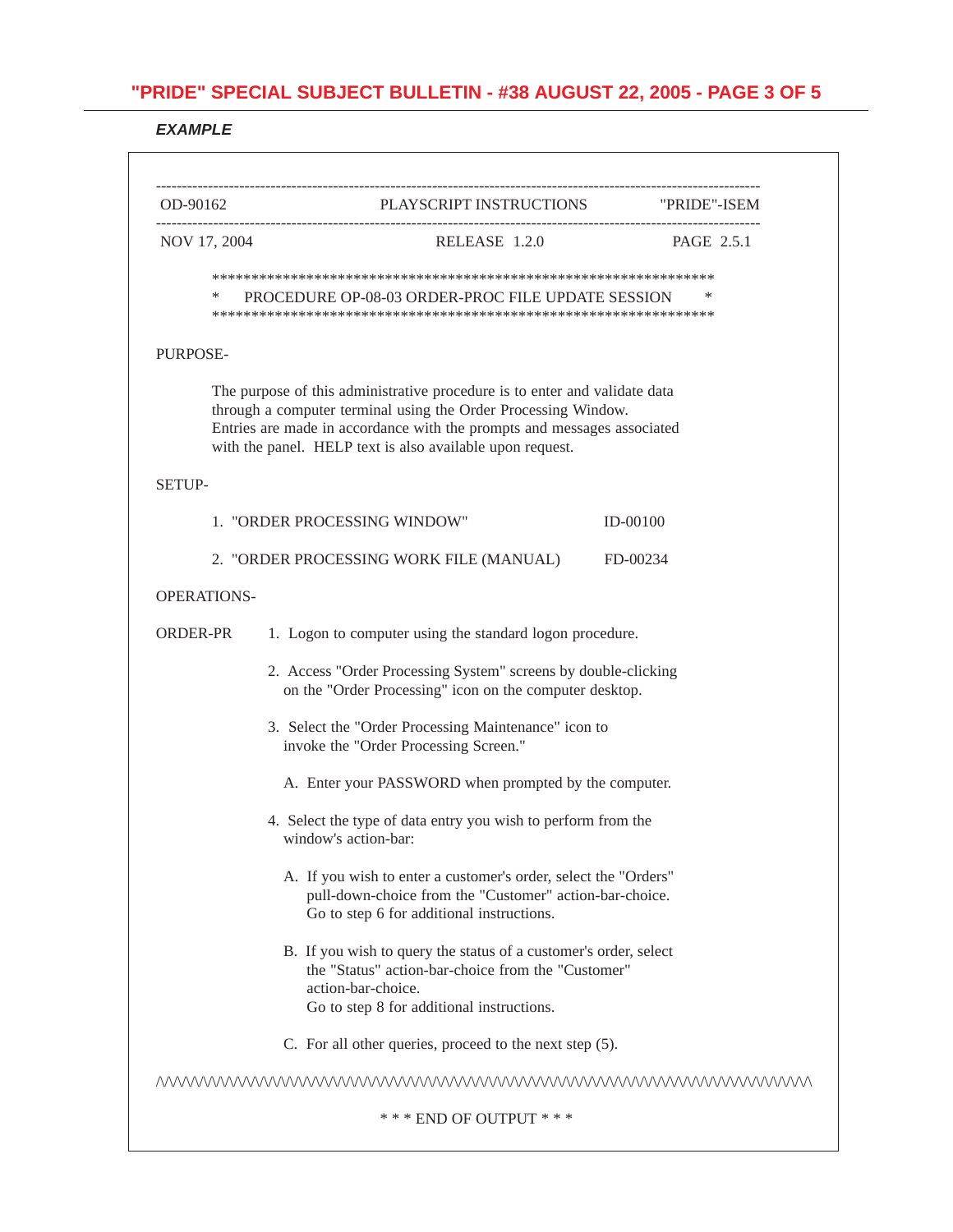# **"PRIDE" SPECIAL SUBJECT BULLETIN - #38 AUGUST 22, 2005 - PAGE 4 OF 5**

*(continued from page 2)*

#### **"HELP" TEXT**

Help text is normally associated with interactive processing at the computer screen where the user requires instructions from the computer to guide them through processing. This is needed to answer both common and technical questions regarding processing. Development of help text is almost a prerequisite for all PC processing.

There is basically three areas requiring HELP text:

1. For Window/Screen Processing - providing tutorial describing the purpose of the screen, who it serves, and the basic processing action of the screen. In the industry, this is often referred to as "general help" or "extended help." System, sub-system and procedure narratives are useful for this purpose, as well as "Playscript" instructions.

2. The user will also require help in making field entries. This includes acceptable values, what the values mean, and the physical characteristics of the entries (e.g., length).

3. Special function keys - like field entries, HELP text should be provided to explain special keys (function keys or combination keys (e.g., CTRL + C)).

Help indices are also very useful for reference purposes, such as by subject, by field entry, by keys, etc. Fortunately, standards are emerging in the industry for writing help text which can be implemented using such things as MS Windows HLP files and Web files (HTML),

There is absolutely no incompatibility between "Help" text and "Playscript." In fact, "Help" text makes a convenient vehicle for accessing "Playscript" instructions.

#### **WHEN SHOULD YOU WRITE ADMINISTRATIVE PRO-CEDURES?**

If you are following a top-down design approach, such as the "PRIDE"-Information Systems Engineering Methodology (ISEM), administrative procedures can be written upon the completion of sub-system design (where business processes are defined). This also means the administrative procedures can be developed in parallel with software design. Some people have difficulty imagining this. I do not. I'm a firm believer of having your systems documentation completed before system startup. This greatly assists in educating the end-user and helps overcome problems during startup. Whether you believe in pre-documentation or post-documentation, it has to be completed nevertheless.

## **CONCLUSION**

In summary, administrative procedures should receive the same attention as procedures written for computers. Without these procedures, which represent the critical human interface to systems, a well designed and programmed system may be useless.

In reality, there is little difference between an administrative procedure and a computer procedure. The only difference is the "actor" assigned to perform the task. To appreciate this, one should understand how Les Matthies came about devising his "Playscript" technique. Les graduated from the University of California at Berkeley in the early 1930's with a journalism degree. This was during the midst of the Depression where work was hard to find. For a while, Les tried his hand at writing Broadway plays and became intimate with writing scripts (where actors enter, speak their lines, and exit). When World War II broke out, Les was too old for military service and, instead, was recruited by an aircraft manufacturer in the U.S. mid-west where he was charged with establishing procedures for the production of aircraft thereby expediting the development and delivery of planes to the war front. Using his writing skills, he devised "Playscript" with actors and actions which proved effective to procedurally produce aircraft.

Let's fast-forward to the 1950's and the advent of the UNIVAC I. Computer programming languages had moved from machine language to assembly languages, both of which were difficult to program in. Enter Grace Hopper who was looking for an easier and more intuitive approach to programming. As such, she invented an English language compiler called "Business Compiler Zero" (B0) which ultimately became the COBOL programming language. To do so, she modeled the language after a procedure language she was familiar with, "Playscript." Think about it. Playscript defined the environment, the files to be used and its use of verbs and nouns are easy to assimilate. What this ultimately means is that "Playscript" is the mother of all third generation procedural languages and that our premise, that there is little difference between an administrative procedure and a computer procedure, is true.

In the end, it all comes down to verbs and nouns - the Language of Systems.

#### **END**

*(continued on page 5)*